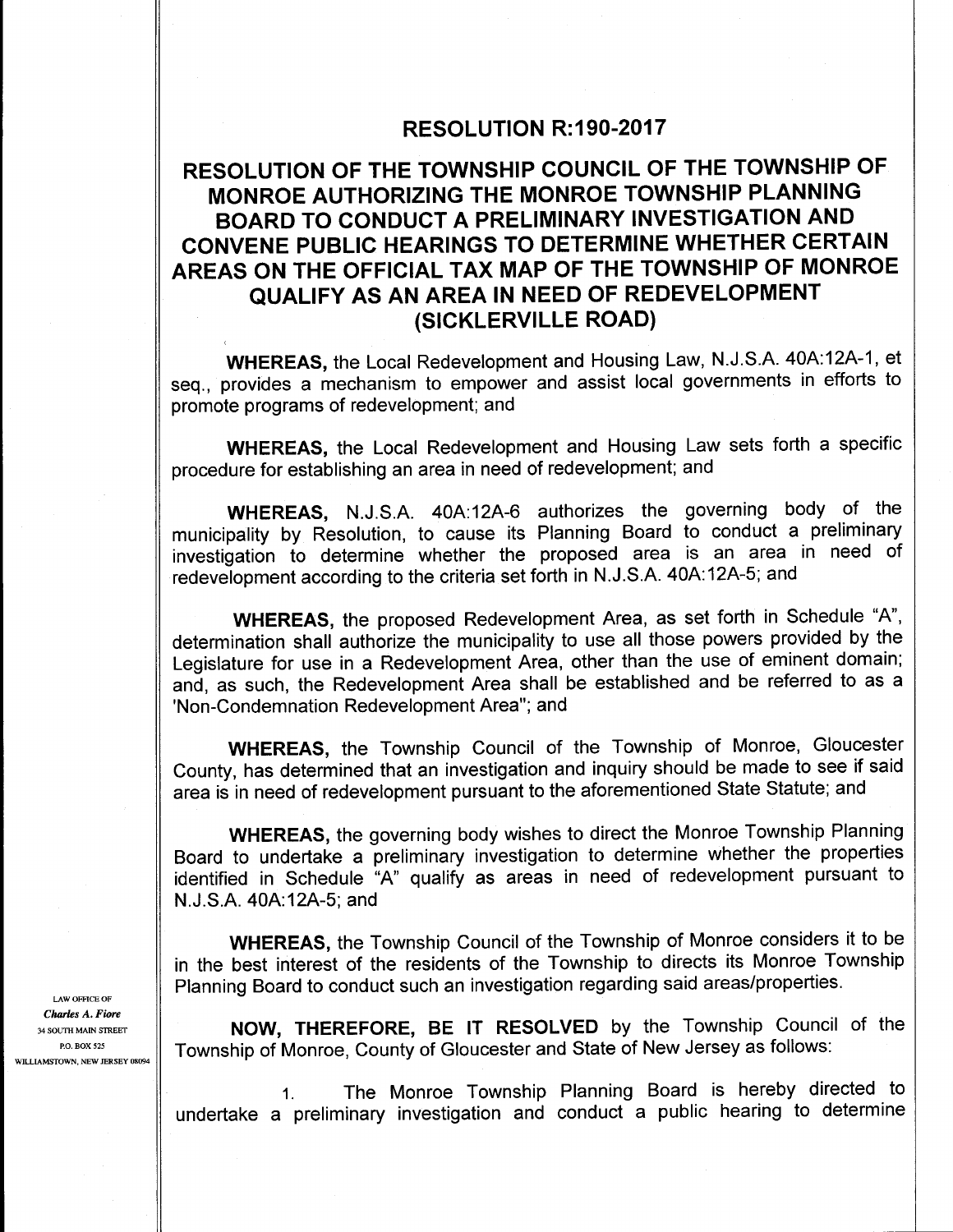### RESOLUTION R:190-2017

## RESOLUTION OF THE TOWNSHIP COUNCIL OF THE TOWNSHIP OF MONROE AUTHORIZING THE MONROE TOWNSHIP PLANNING BOARD TO CONDUCT A PRELIMINARY INVESTIGATION AND CONVENE PUBLIC HEARINGS TO DETERMINE WHETHER CERTAIN AREAS ON THE OFFICIAL TAX MAP OF THE TOWNSHIP OF MONROE QUALIFY AS AN AREA IN NEED OF REDEVELOPMENT SICKLERVILLE ROAD)

whether the areas described in Schedule "A" are a " Non- Condemnation Redevelopment Area such that the municipality may use all those powers provided by the Legislature for use in a Redevelopment Area", other than the use of eminent domain, according to the criteria set forth in N.J.S.A. 40A:12A-1, et seq.; and

2. The staff of the Monroe Township Planning Board and its consultants are hereby directed to assist the Monroe Township Planning Board in conducting the area in need of redevelopment investigation; and

The Township Clerk shall forward a copy of this Resolution to the Chairman and Secretary of the Monroe Township Planning Board for immediate action; and

4. The preliminary investigation, once completed, shall be submitted to the Township Council for review and approval in accordance with the provisions of the Redevelopment and Housing Law, N.J.S.A. 40A:12A-1, et seq.

ADOPTED at a meeting of the Township Council of the Township of Monroe on July 24, 2017.

TOWNSHIP OF MONROE

P OF MO

CNCL. PRES., BART MCILVAINE

**ATTEST:** ENCL<br>
ATTEST:<br>
TWP. CLERK, SUSAN McCORMICK, RMC

OR DEPUTY CLERK, SHARON WRIGHT, RMC

LAW OFFICE OF Charles A. Fiore 34 SOUTH MAIN STREET P.O\_ BOX 525 WILLIAMSTOWN, NEW JERSEY 08094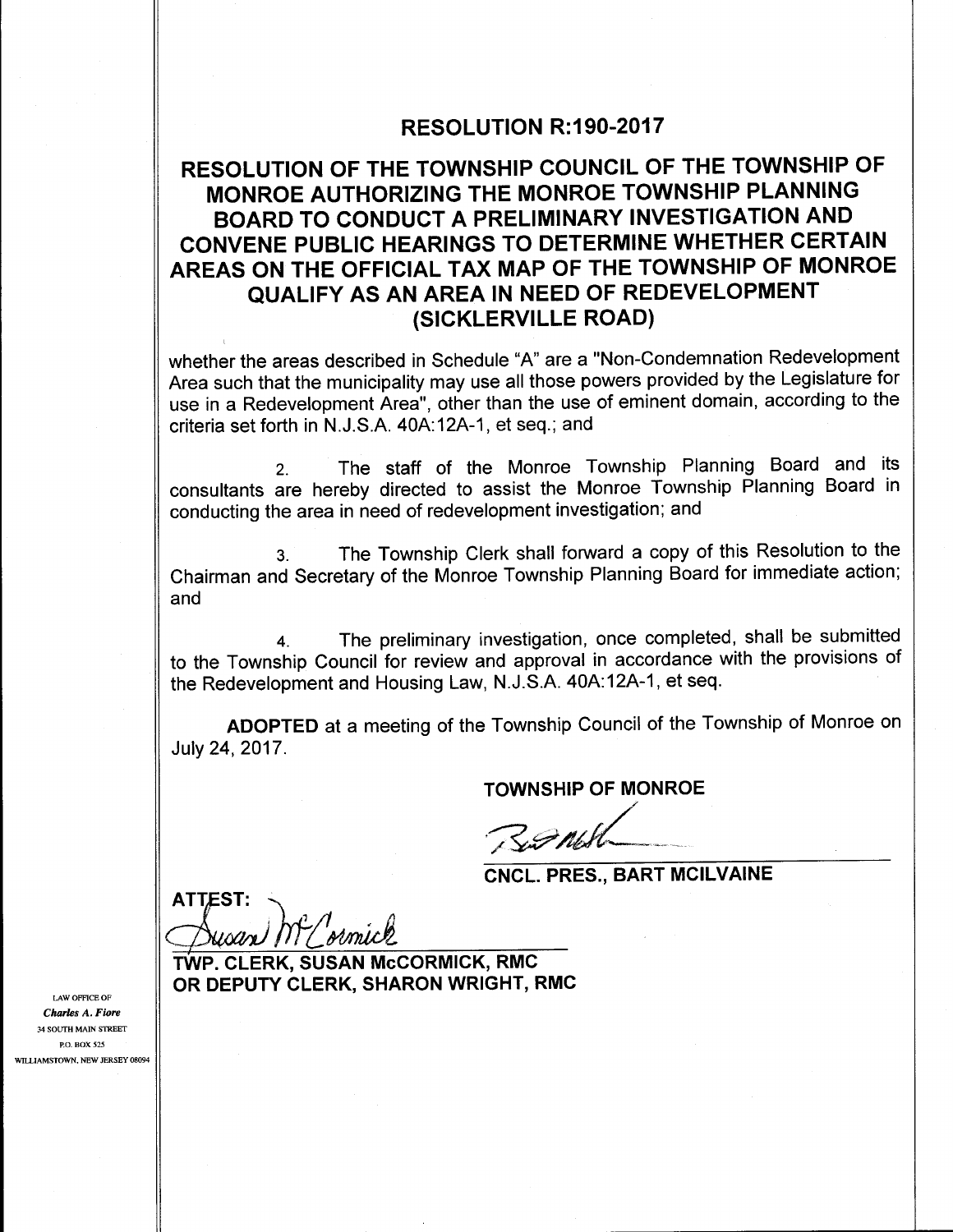### RESOLUTION R: 190-2017

# RESOLUTION OF THE TOWNSHIP COUNCIL OF THE TOWNSHIP OF MONROE AUTHORIZING THE MONROE TOWNSHIP PLANNING BOARD TO CONDUCT A PRELIMINARY INVESTIGATION AND CONVENE PUBLIC HEARINGS TO DETERMINE WHETHER CERTAIN AREAS ON THE OFFICIAL TAX MAP OF THE TOWNSHIP OF MONROE QUALIFY AS AN AREA IN NEED OF REDEVELOPMENT SICKLERVILLE ROAD)

#### CERTIFICATION OF CLERK

The foregoing resolution was duly adopted at a special meeting of the Township Council of the Township of Monroe held on the 24th day of July <sup>2017</sup> at the Municipal Building, 125 Virginia Avenue, Williamstown, New Jersey 08094.

usan W Cormick

TWP. CLERK, SUSAN McCORMICK, RMC OR DEPUTY CLERK, SHARON WRIGHT, RMC

#### ROLL CALL VOTE

|                       | Aye | Nay | Abstain | Absent |
|-----------------------|-----|-----|---------|--------|
| Cncl. Dilks           |     |     |         |        |
| Cncl. DiLucia         |     |     |         |        |
| Cncl. Garbowski       |     |     |         |        |
| Cncl. Heffner         |     |     |         |        |
| Cncl. Marino          |     |     |         |        |
| Cncl. Miller          |     |     |         |        |
| Cncl. Pres. McIlvaine |     |     |         |        |
| <b>TALLY:</b>         |     |     |         |        |

LAW OFFICE OF Charles A. Fiore 34 SOUTH MAIN STREET P.O. BOX 525 WILLIAMSTOWN, NEW JERSEY 08094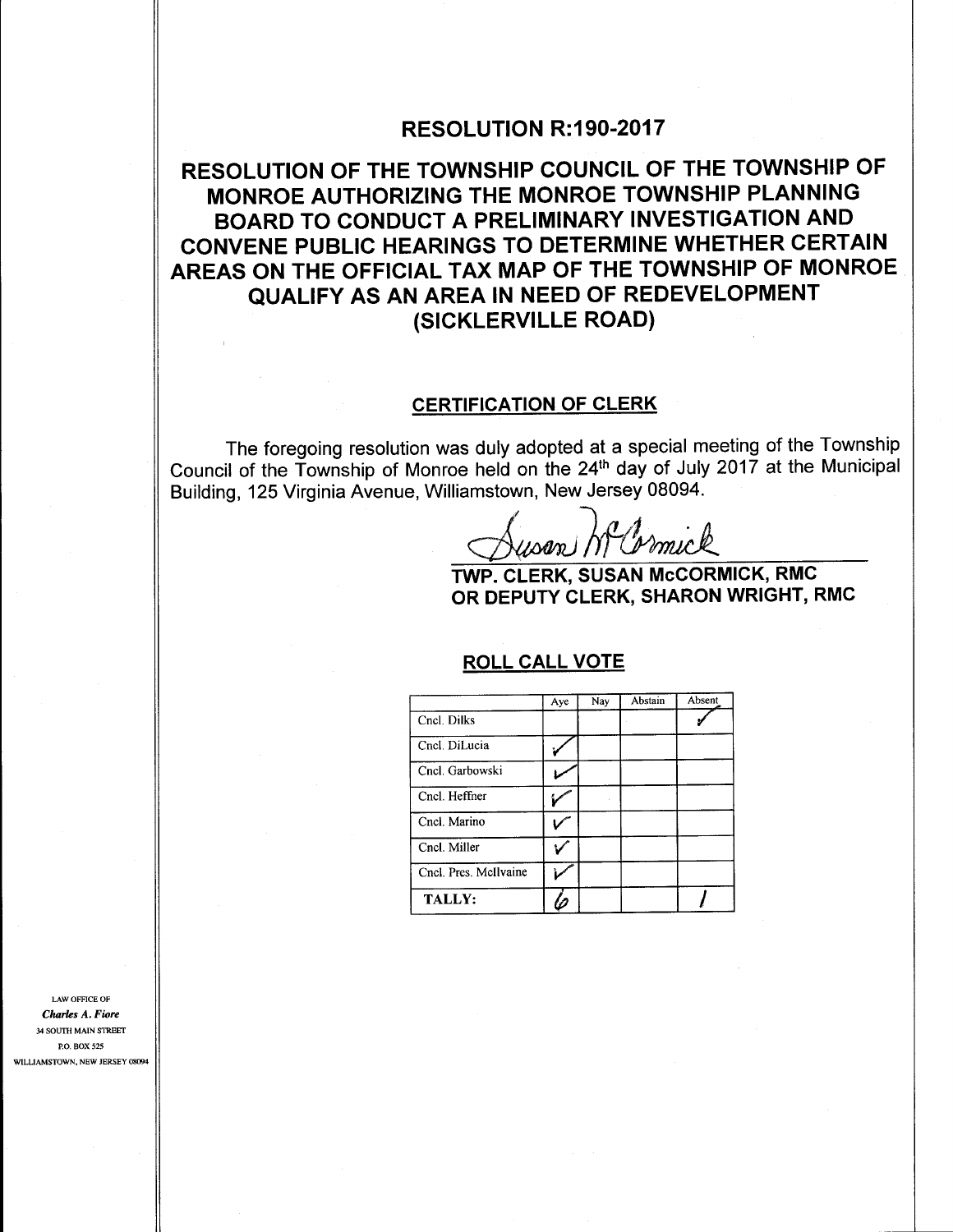| Sicklerville Road Preliminary Investigation Study Area |                         |                          |         |       |  |  |
|--------------------------------------------------------|-------------------------|--------------------------|---------|-------|--|--|
| <b>Block</b>                                           | Lot                     | <b>Address</b>           | Zone ID | Owner |  |  |
| 9.0101                                                 | 55                      | Sicklerville Rd          |         |       |  |  |
| 9.0104                                                 | 1                       | <b>Holiday City Blvd</b> |         |       |  |  |
| 901                                                    | 2                       | Sicklerville Rd          |         |       |  |  |
| 901                                                    | 3                       | 739 Sicklerville Rd      |         |       |  |  |
| 901                                                    | 4                       | 731 Sicklerville Rd      |         |       |  |  |
| 901                                                    | 5                       | 731 Sicklerville Rd      |         |       |  |  |
| 901                                                    | 6                       | Sicklerville Rd          |         |       |  |  |
| 901                                                    | 7                       | 715 Sicklerville Rd      |         |       |  |  |
| 901                                                    | 8                       | 707 Sicklerville Rd      |         |       |  |  |
| 1401                                                   | 33                      | 556 Berkshire Rd         |         |       |  |  |
| 1401                                                   | 34                      | 553 Sicklerville Rd      |         |       |  |  |
| 1401                                                   | 35                      | 543 Sicklerville Rd      |         |       |  |  |
| 1401                                                   | 36.01                   | 533 Sicklerville Rd      |         |       |  |  |
| 1401                                                   | 36.02                   | Sicklerville Rd          |         |       |  |  |
| 1401                                                   | 37                      | 521 Sicklerville Rd      |         |       |  |  |
| 1401                                                   | 38                      | Sicklerville Rd          |         |       |  |  |
| 1401                                                   | 39                      | 519 Sicklerville Rd      |         |       |  |  |
| 1401                                                   | 40                      | 517A Sicklerville Rd     |         |       |  |  |
| 1401                                                   | 41                      | Sicklerville Rd          |         |       |  |  |
| 1401                                                   | 42                      | 517 Sicklerville Rd      |         |       |  |  |
| 1401                                                   | 43                      | 513 Sicklerville Rd      |         |       |  |  |
| 1401                                                   | 44                      | Sicklerville Rd          |         |       |  |  |
| 1401                                                   | 45                      | Sicklerville Rd          |         |       |  |  |
| 1401                                                   | 46                      | Sicklerville Rd          |         |       |  |  |
| 1403                                                   | 1                       | 657 Greenbriar Dr        |         |       |  |  |
| 1501                                                   | 1                       | 503 Sicklerville Rd      |         |       |  |  |
| 1501                                                   | $\overline{\mathbf{c}}$ | 32 Kent Rd               |         |       |  |  |
| 1506                                                   | 5                       | 401 Sicklerville Rd      |         |       |  |  |
| 1506                                                   | 6                       | 409 Sicklerville Rd      |         |       |  |  |
| 1506                                                   | 7                       | 413-425 Sicklerville Rd  |         |       |  |  |
| 1506                                                   | 8                       | 413-425 Sicklerville Rd  |         |       |  |  |
| 1507                                                   | 5                       | 305 Sicklerville Rd      |         |       |  |  |
| 1507                                                   | 6                       | 313 Sicklerville Rd      |         |       |  |  |
| 1507                                                   | 7                       | 321 Sicklerville Rd      |         |       |  |  |
| 1507                                                   | 8                       | 329 Sicklerville Rd      |         |       |  |  |
| 1508                                                   | 4                       | Sicklerville Rd          |         |       |  |  |
| 1508                                                   | 5                       | 253 Sicklerville Rd      |         |       |  |  |
| 1508                                                   | 6                       | 259 Sicklerville Rd      |         |       |  |  |
| 1509                                                   | 1                       | 14 N Black Horse Pk      |         |       |  |  |
| 1901                                                   | 1                       | 4 S Black Horse Pk       |         |       |  |  |
| 1902                                                   | $\overline{\mathbf{3}}$ | 244 Sicklerville Rd      |         |       |  |  |
| 1903                                                   | 11                      | 428 Sicklerville Rd      |         |       |  |  |
| 1903                                                   | 12                      | 428 Sicklerville Rd      |         |       |  |  |
| 1903                                                   | 13                      | 416 Sicklerville Rd      |         |       |  |  |

 $\bar{z}$